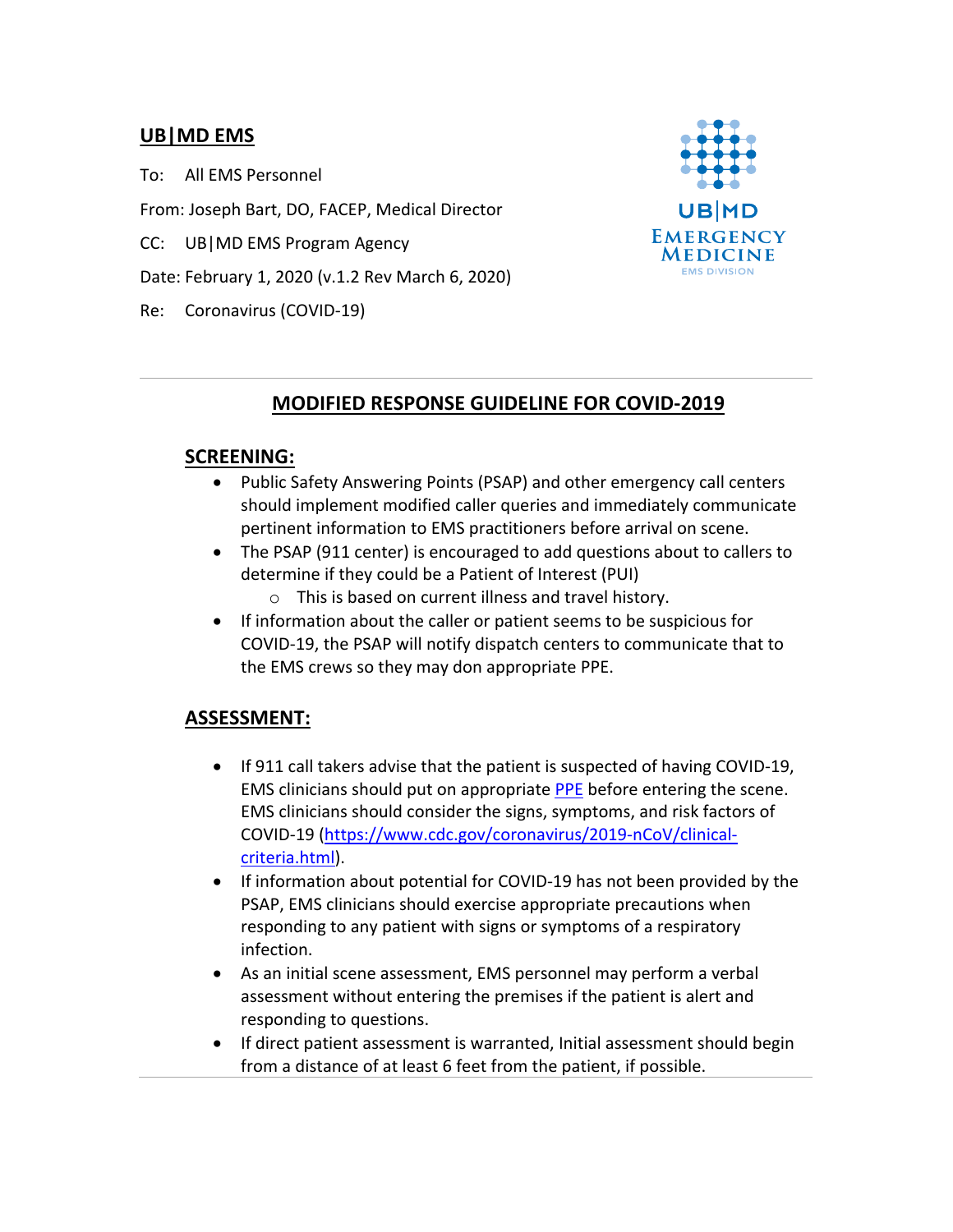- o Patient contact should be minimized to the extent possible until a facemask is on the patient. If COVID-19 is suspected, all PPE as described below should be used.
- o If COVID-19 is not suspected, EMS clinicians should follow standard procedures and use appropriate PPE for evaluating a patient with a potential respiratory infection.
- o Non-EMS responders (Law Enforcement, fire personnel) are encouraged , when possible, to not make unnecessary entry.
- A facemask should be worn **by the patient** for source control (**An N-95 is not to be given to the patient)**
- If a nasal cannula is in place, a facemask should be worn over the nasal cannula. Alternatively, an oxygen mask can be used if clinically indicated. If the patient requires intubation, see below for additional precautions for aerosol-generating procedures.
- During transport, limit the number of providers in the patient compartment to essential personnel to minimize possible exposures.

# **INFECTION CONTROL FOR EMS:**

- EMS providers should institute Standard, Contact, Airborne Precautions, and eye protection including the use of an N95 respirator and goggles or face shield.
- EMS clinicians who will directly care for a patient with possible COVID-19 infection or who will be in the compartment with the patient should follow Standard, Contact, and Airborne Precautions, including the use of eye protection. Recommended PPE includes:
	- o A single pair of disposable patient examination gloves.
		- Change gloves if they become torn or heavily contaminated,
	- o Disposable isolation gown,
	- o Respiratory protection (i.e., N-95 or higher-level respirator), and
	- o Eye protection (i.e., goggles or disposable face shield that fully covers the front and sides of the face).

Improve epidemic or pandemic preparedness by practicing the fundamentals of infection control on everyday "routine" calls:

- Change gloves frequently and avoid contaminating your patient compartment, computer tablets, and other equipment within the ambulance patient care compartment
- Between calls, use disinfectant appropriately on equipment
- Use soap and water when access to running water is available
- Use your PPE! (And remember that the N95 goes on you and the surgical mask goes on the patient who is not in moderate/severe respiratory distress)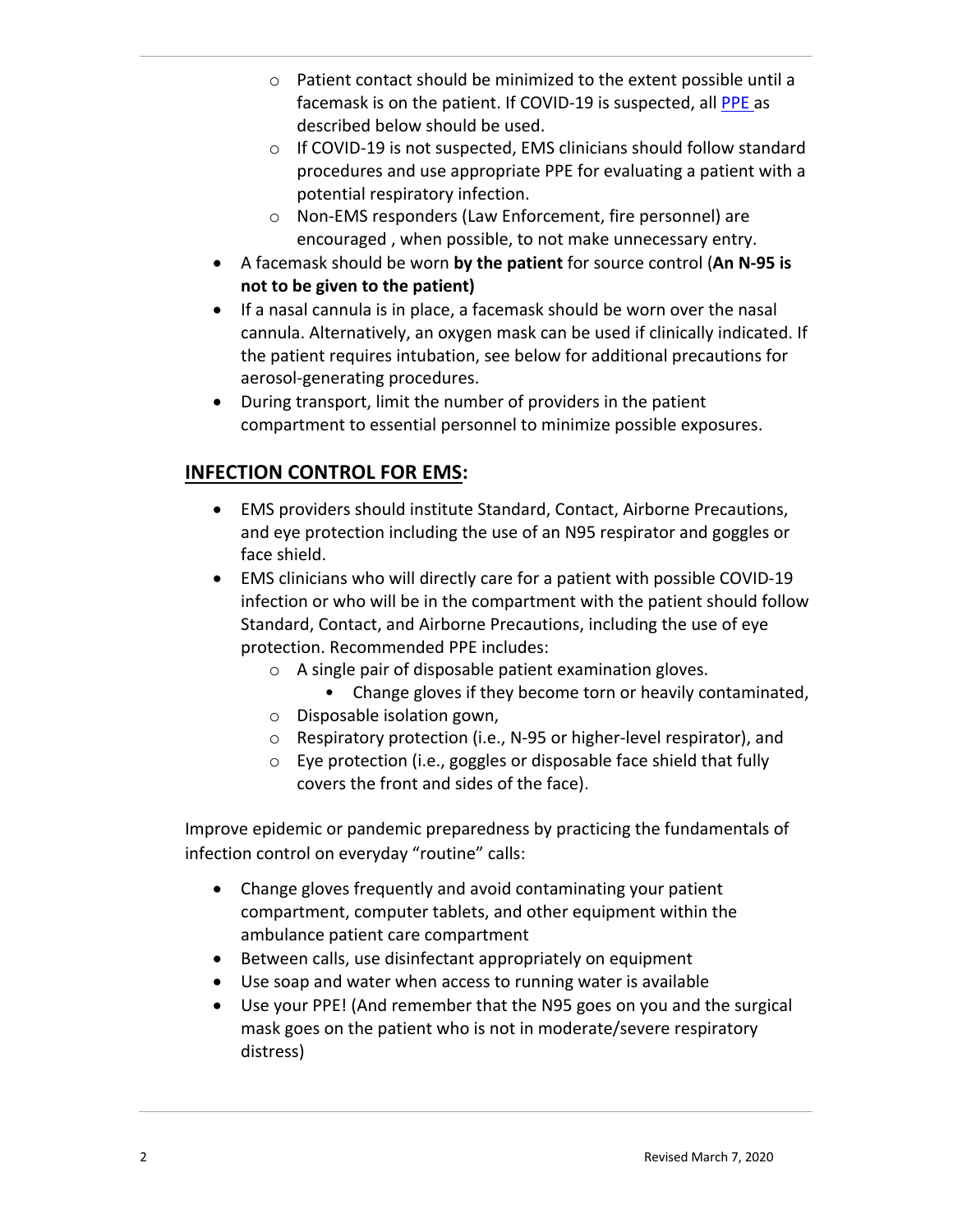## **USE OF ALBUTEROL:**

- Patients with wheezing from diagnoses asthma or COPD use standard protocols
- Patients with suspected smoke inhalation and wheezing, use standard protocol
- **Patients with NEW Cold and Flu symptoms (see above)**
	- o Consider the potential for patient expose as per the CDC criteria above
	- o If suspected infectious patient under investigation (PUI) consider **NOT** using nebulized respiratory treatments such as albuterol.
		- § **The aerosolization of the medication may allow for increased distance of exposure when the patient is exhaling a contagious virus.**
	- o Contact on-line medical direction with questions on the use of albuterol via nebulizer.

# **Transport Considerations:**

- Standard transportation to appropriate hospital receiving facility
	- o There is no DOH referral center. At this point all receiving facilities are equal.
- Isolate the ambulance driver from the patient compartment and keep pass-through doors and windows tightly shut.
	- o It is recommended to have the patient compartment exhaust vent on high and to isolate the driver compartment from the patient compartment. It is also recommended to have the driver compartment ventilation fan set to high without recirculation.
	- $\circ$  If driver/pilot compartment is not isolated from the patient compartment, the vehicle operator should don a NIOSH-approved, fit-tested respirator.
- **NO RIDERS** Family members and other contacts of COVID-19 PUI patients should not ride in the transport vehicle.
- During transport, limit the number of providers in the patient compartment to essential personnel to minimize possible exposures.
- **EMS personnel must notify the receiving hospital before arrival if they are transporting a patient with suspected COVID-19, to their facility.**
- When providing hospital notification, please indicate if any family or support persons are accompanying the patient, as they too may need to be isolated. EMS agencies should have a plan for family members wishing to accompany the patient that prevents crew exposures.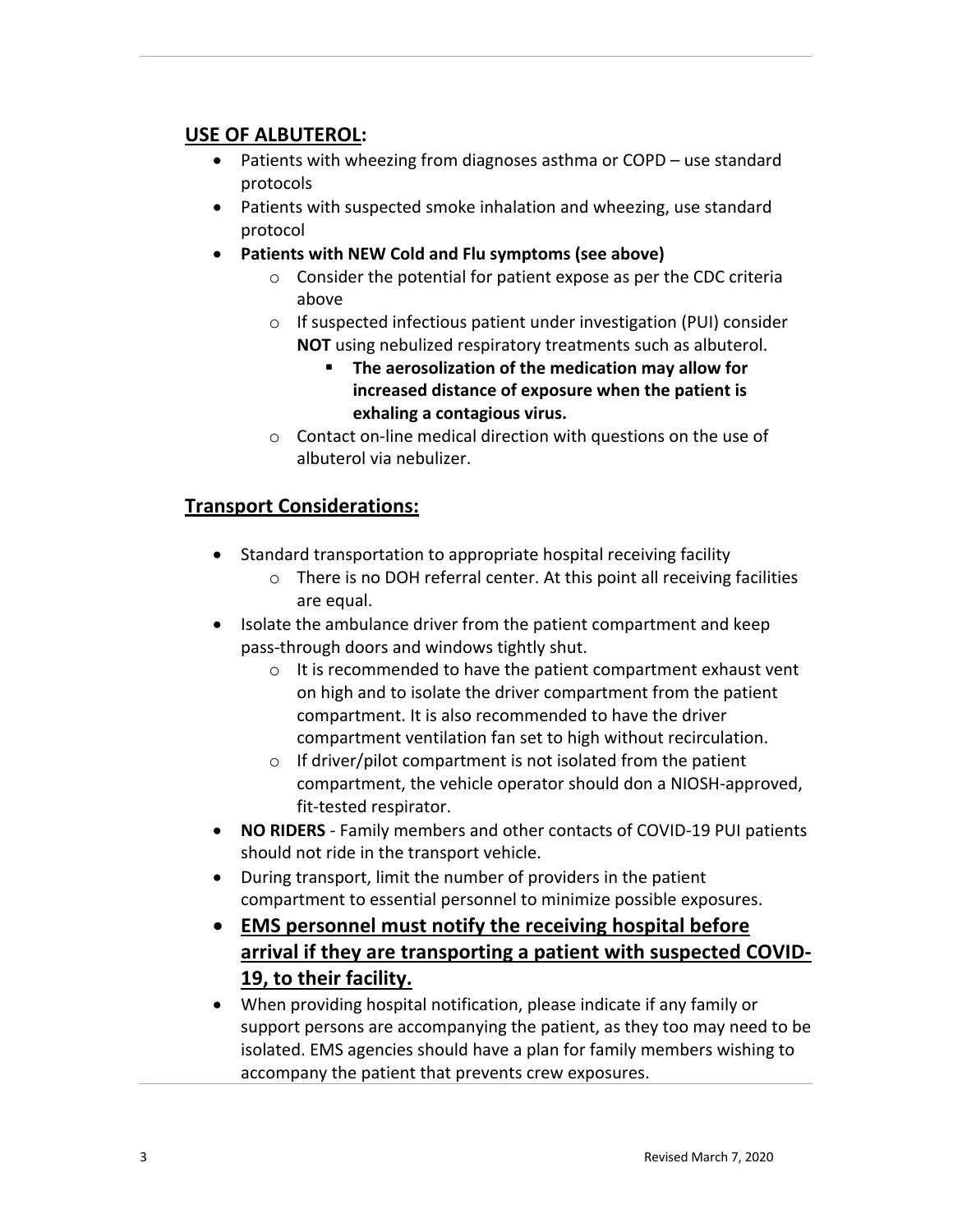- Hospitals may request EMS personnel deliver such patient(s) through a separate secure entrance.
- A hospital may not refuse patients with suspected coronavirus infection unless a municipal response plan designed to do so has been activated.

**----------------------------------------------------------------------------------------------**

### **WHAT MAKES THIS VIRUS DIFFERENT?**

- Limited information is available to characterize the spectrum of clinical illness associated with 2019-nCoV. No vaccine or specific treatment for 2019-nCoV infection is available; care is supportive.
- Coronavirus is not a new virus; however, as a novel virus, that means that we have never seen this strand of Coronavirus before. The implication of that is that we have no natural or man-made (vaccine) immunity to offer against it.
- The virus, when infected, creates common cold symptoms. While this is not a particularly dangerous set of symptoms, the complications are higher for our special populations
	- o The very young/infants (limited immunity)
	- o The very old (immunity decreases and co-morbidities)
	- o Immunosuppressed (chemotherapy, cancer, HIV, etc.)
- Every person exposed could become infected and therefore infect others.
- The symptoms are unlikely to dangerously affect most people but could carry a higher rate of complications for the above patient populations.

| <b>Clinical Features</b>                                                                                                        | & | <b>Epidemiologic Risk</b>                                                                                                                                                                                |
|---------------------------------------------------------------------------------------------------------------------------------|---|----------------------------------------------------------------------------------------------------------------------------------------------------------------------------------------------------------|
| Fever or signs/symptoms of<br>lower respiratory illness (e.g.<br>cough or shortness of breath)                                  |   | <b>AND</b> Any person, including health<br>care workers, who has had<br>close contact <sup>2</sup> with a<br>laboratory-confirmed <sup>34</sup> 2019-<br>nCoV patient within 14 days<br>of symptom onset |
| Fever and signs/symptoms of a<br>lower respiratory illness (e.g.,<br>cough or shortness of breath)                              |   | <b>AND</b> A history of travel from <b>Hubei</b><br><b>Province, China within 14</b><br>days of symptom onset                                                                                            |
| Fever and signs/symptoms of a<br>lower respiratory illness (e.g.,<br>cough or shortness of breath)<br>requiring hospitalization |   | <b>AND</b> A history of travel from<br>mainland China within 14<br>days of symptom onset                                                                                                                 |